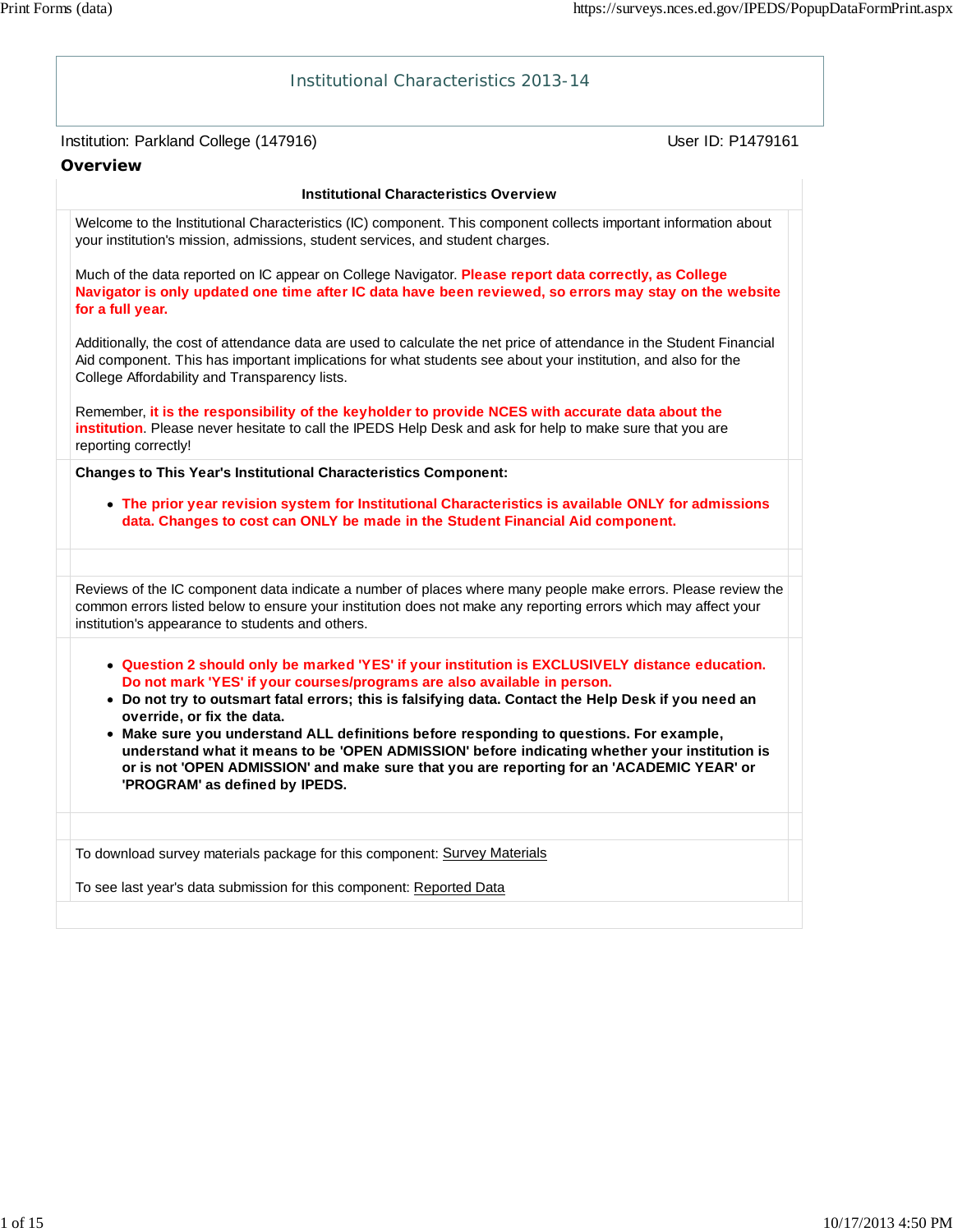# Institution: Parkland College (147916) **Institution: Parkland College (147916**)

# **Part A - Mission Statement**

**1. Provide the institution's mission statement** *or* **a web address (URL) where the mission statement can be found. Typed statements are limited to 2,000 characters or less. The mission statement will be available to the public on College Navigator.**

| Mission<br>Statement URL: |                                                                                        | http://www.parkland.edu/about/mission.aspx    |  |  |  |
|---------------------------|----------------------------------------------------------------------------------------|-----------------------------------------------|--|--|--|
|                           |                                                                                        | Please begin URL with "http://" or "https://" |  |  |  |
|                           | <b>Mission Statement</b>                                                               |                                               |  |  |  |
|                           |                                                                                        |                                               |  |  |  |
|                           |                                                                                        |                                               |  |  |  |
|                           |                                                                                        |                                               |  |  |  |
|                           |                                                                                        |                                               |  |  |  |
|                           |                                                                                        |                                               |  |  |  |
|                           | 2. Are all the programs at your institution offered completely via distance education? |                                               |  |  |  |
|                           | ∩                                                                                      | Yes                                           |  |  |  |
|                           |                                                                                        | No                                            |  |  |  |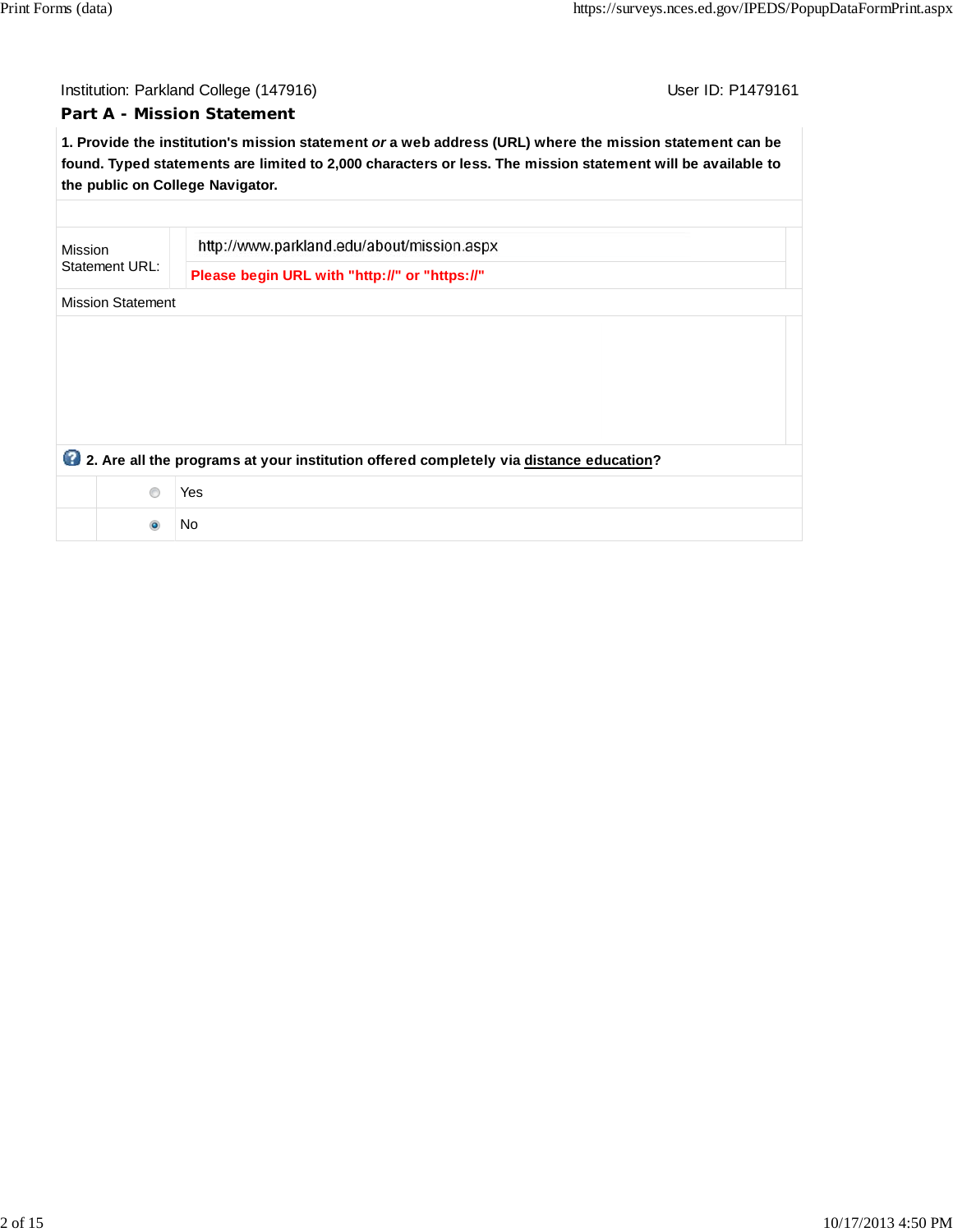#### Institution: Parkland College (147916) November 2012 12: Physics User ID: P1479161

#### **Part B - Admissions and Estimated Enrollment**

# **1. Does your institution have an open admission policy for all or most entering first-time degree/certificateseeking undergraduate-level students?**

If the only requirement for admission is a high school diploma or GED/other equivalent, your institution is still considered open admission. Institutions that require only an Ability to Benefit or similar test beyond the diploma/equivalent, and only reject a very small number of students based on the test, are also considered open admission.

 If your institution does not have an open admission policy, you will be expected to answer additional questions (B2, B3, and B4) regarding your admissions procedures and admissions yield.

> Yes No

 **You may use the space below to provide context for the data you've reported above. These context notes will be posted on the College Navigator website, and should be written to be understood by students and parents.**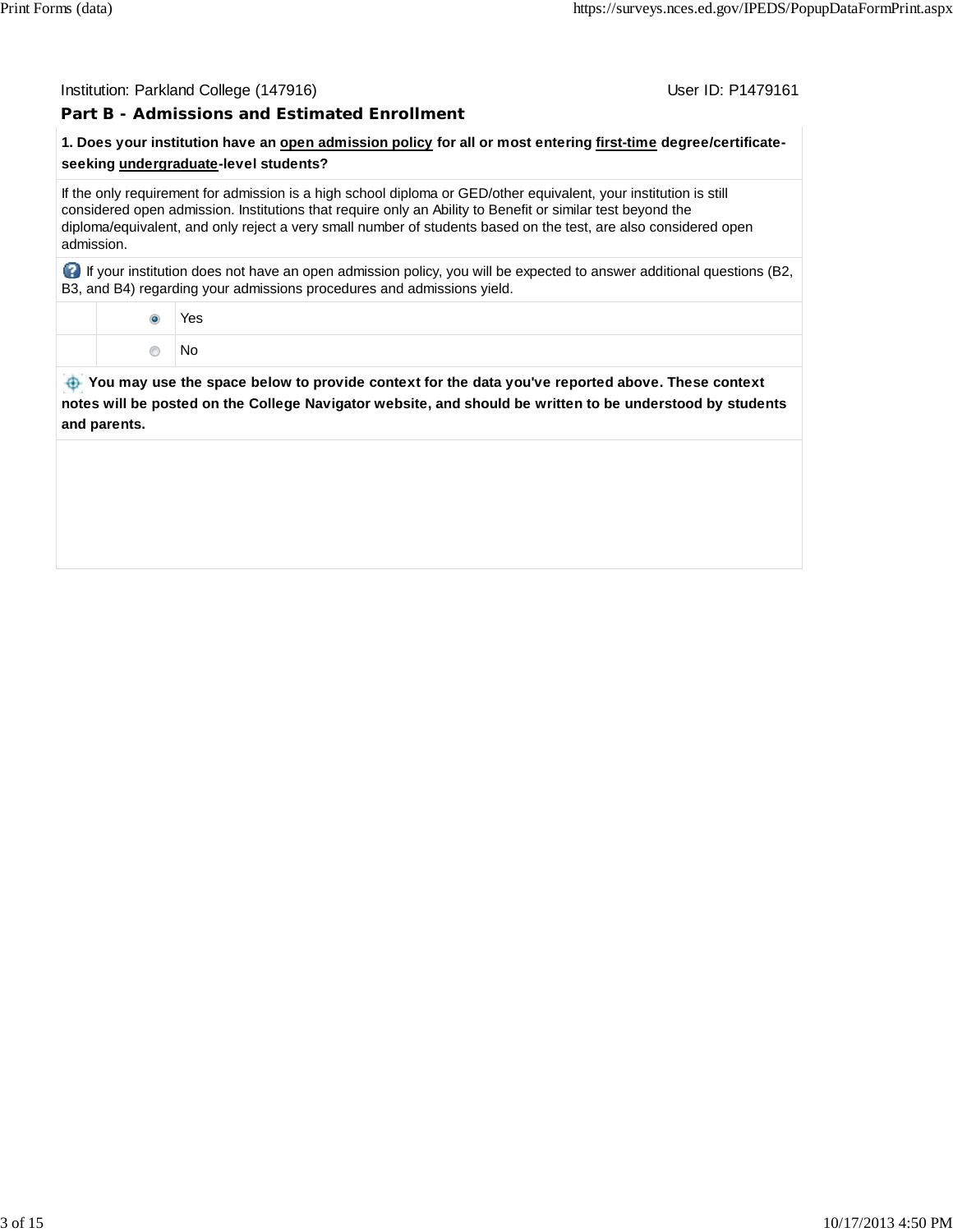#### Institution: Parkland College (147916) November 2012 12: Physics User ID: P1479161

#### **Part B - Estimated Fall Enrollment**

#### **Estimated 2013 Fall Enrollment**

*Provide an early estimate of the institution's fall enrollment for all levels offered. Levels should match those indicated 'Yes' in the IC Header survey. If you made an error in the IC Header survey, please contact the Help Desk.*

#### *These data will NOT appear in College Navigator, but will be made available via the IPEDS Data Center.*

Estimates should be based on the definitions used in the IPEDS Fall Enrollment component submitted during the spring collection (for academic institutions report an estimate of the students that are/will be enrolled as of October 15, 2013; for program reporter institutions report an estimate of students enrolled in your institution at any time between August 1 and October 31, 2013). Prior year (PY) Fall Enrollment counts are provided for reference.

|                                                                                        | B<br><b>Full-time</b> | FT PY<br>Enroll-<br>ment | Part-time | <b>PT PY</b><br>Enroll-<br>ment | <b>Total</b> |
|----------------------------------------------------------------------------------------|-----------------------|--------------------------|-----------|---------------------------------|--------------|
| Undergraduate (academic or occupational<br>programs)                                   | 3,150                 | 3,740                    | 5,287     | 4,939                           | 8,437        |
| Of undergraduates, those who are<br>first-time, degree/certificate-seeking<br>students | 675                   | 817                      | 382       | 407                             | 1,057        |
| <b>Graduate</b>                                                                        |                       |                          |           |                                 | $\Omega$     |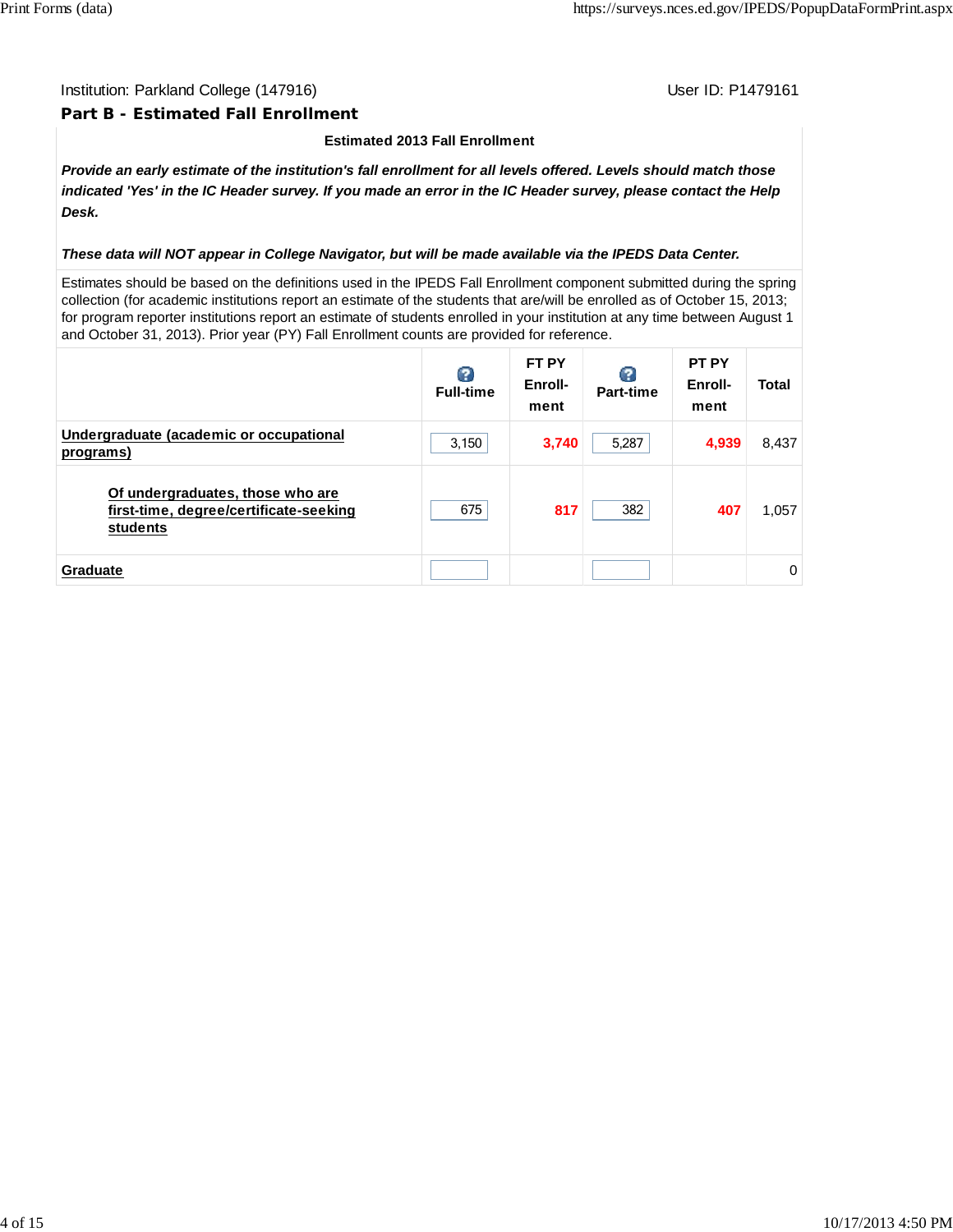|                         |                          | Institution: Parkland College (147916)                             |                      |                                                                                                         |                         | User ID: P1479161                                                                                   |
|-------------------------|--------------------------|--------------------------------------------------------------------|----------------------|---------------------------------------------------------------------------------------------------------|-------------------------|-----------------------------------------------------------------------------------------------------|
|                         |                          |                                                                    |                      | Part C - Student Services - Special Learning Opportunities                                              |                         |                                                                                                     |
|                         |                          |                                                                    |                      | 1. Does your institution accept any of the following? [Check all that apply]                            |                         |                                                                                                     |
|                         |                          |                                                                    |                      |                                                                                                         |                         |                                                                                                     |
| $\blacktriangledown$    |                          | Dual credit (college credit earned while in high school)           |                      |                                                                                                         |                         |                                                                                                     |
| $\blacktriangledown$    |                          | Credit for life experiences                                        |                      |                                                                                                         |                         |                                                                                                     |
| $\overline{\mathsf{v}}$ |                          | Advanced placement (AP) credits                                    |                      |                                                                                                         |                         |                                                                                                     |
| $\Box$                  |                          | None of the above                                                  |                      |                                                                                                         |                         |                                                                                                     |
|                         |                          |                                                                    |                      |                                                                                                         |                         |                                                                                                     |
|                         |                          |                                                                    |                      |                                                                                                         |                         |                                                                                                     |
|                         |                          |                                                                    |                      | 2. What types of special learning opportunities are offered by your institution? [Check all that apply] |                         |                                                                                                     |
|                         |                          |                                                                    |                      |                                                                                                         |                         |                                                                                                     |
| $\blacktriangledown$    | <b>ROTC</b>              |                                                                    |                      |                                                                                                         |                         |                                                                                                     |
|                         |                          |                                                                    |                      |                                                                                                         |                         |                                                                                                     |
|                         | $\overline{\mathcal{A}}$ | Army                                                               | $\blacktriangledown$ | Navy                                                                                                    | $\overline{\mathsf{v}}$ | Air Force                                                                                           |
| $\blacktriangledown$    |                          | Study abroad                                                       |                      |                                                                                                         |                         |                                                                                                     |
| n                       |                          | Weekend/evening college                                            |                      |                                                                                                         |                         |                                                                                                     |
|                         |                          |                                                                    |                      | Teacher certification (for the elementary, middle school/junior high, or secondary level)               |                         |                                                                                                     |
| n                       |                          |                                                                    |                      |                                                                                                         |                         |                                                                                                     |
|                         | n                        | Do not include certifications to teach at the postsecondary level. |                      |                                                                                                         |                         |                                                                                                     |
|                         |                          |                                                                    |                      | Students can complete their preparation in certain areas of specialization                              |                         |                                                                                                     |
|                         | $\Box$                   |                                                                    |                      |                                                                                                         |                         | Students must complete their preparation at another institution for certain areas of specialization |
|                         | $\Box$                   |                                                                    |                      | This institution is approved by the state for the initial certification or licensure of teachers        |                         |                                                                                                     |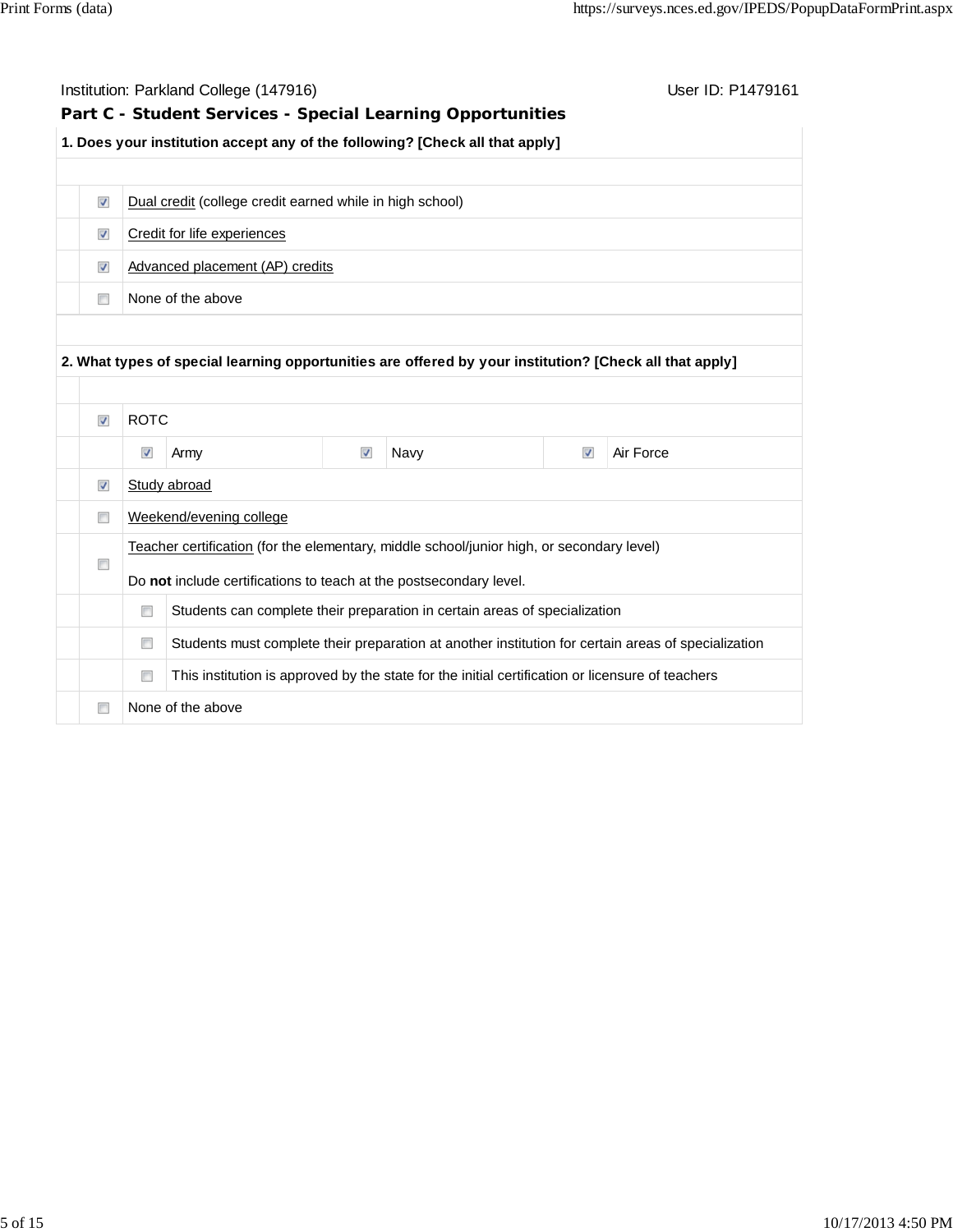Institution: Parkland College (147916) November 2012 12: P1479161

# **Part C - Student Services - Distance Opportunities**

# **4. Which of the following selected student services are offered by your institution? [Check all that apply]**

| $\overline{\mathsf{v}}$ | Remedial services                           |
|-------------------------|---------------------------------------------|
| $\blacktriangledown$    | Academic/career counseling services         |
| $\overline{\mathsf{v}}$ | Employment services for current students    |
| $\overline{\mathsf{v}}$ | Placement services for program completers   |
| $\overline{\mathsf{v}}$ | On-campus day care for children of students |
|                         | None of the above                           |

# **5. Does your institution have its own library or are you financially supporting a shared library with another postsecondary education institution?**

| $\bullet$      | Have our own library                                                             |
|----------------|----------------------------------------------------------------------------------|
| $\circledcirc$ | Do not have our own library but contribute financial support to a shared library |
|                | Neither of the above                                                             |

#### **6. Indicate whether or not any of the following alternative tuition plans are offered by your institution.**

| $\circ$   | No.                  |                              |
|-----------|----------------------|------------------------------|
| $\bullet$ | Yes                  |                              |
|           | $\Box$               | Tuition guarantee            |
|           | n                    | Prepaid tuition plan         |
|           | $\blacktriangledown$ | Tuition payment plan         |
|           | n                    | Other (specify in box below) |
|           |                      |                              |

# **7. Please indicate at what level(s) your institution offers distance education opportunities (courses and/or programs).**

|                                                                                                  | Undergraduate                                                   |  |  |
|--------------------------------------------------------------------------------------------------|-----------------------------------------------------------------|--|--|
|                                                                                                  | Graduate                                                        |  |  |
|                                                                                                  | The institution does not offer distance education opportunities |  |  |
| You may use the space below to provide context for the data you've reported above. These context |                                                                 |  |  |

**notes will be posted on the College Navigator website, and should be written to be understood by students and parents.**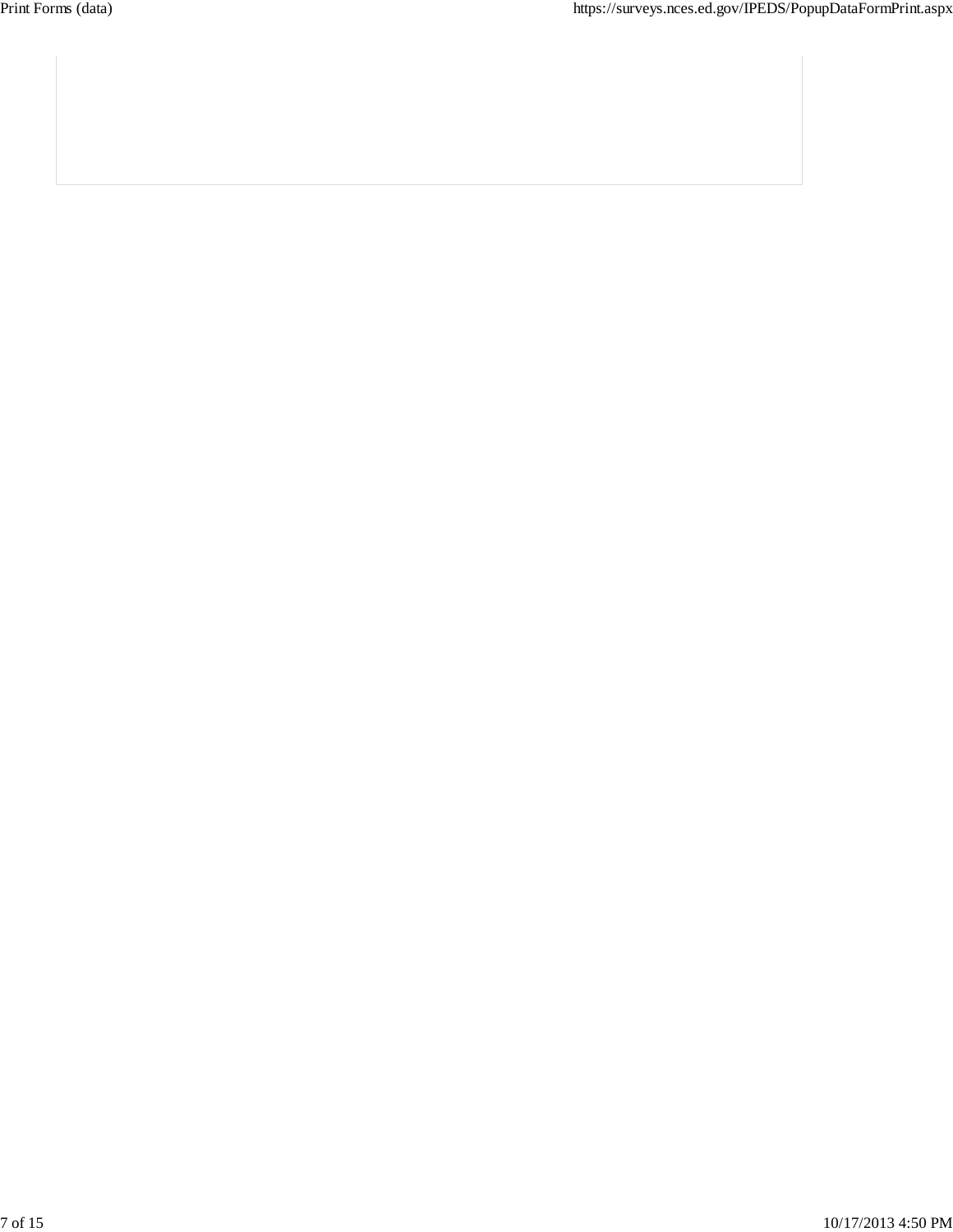| Institution: Parkland College (147916)<br>User ID: P1479161 |                                                                                                                                                                                                                               |        |
|-------------------------------------------------------------|-------------------------------------------------------------------------------------------------------------------------------------------------------------------------------------------------------------------------------|--------|
| <b>Part C - Disability Service</b>                          |                                                                                                                                                                                                                               |        |
|                                                             | Please indicate the percentage of all undergraduates enrolled during fall 2012 who were formally registered<br>as students with disabilities with the institution's office of disability services (or the equivalent office). |        |
| ◉                                                           | 3 percent or less                                                                                                                                                                                                             |        |
| $\bullet$                                                   | More than 3 percent:                                                                                                                                                                                                          | %<br>4 |
| ⊕<br>and parents.                                           | You may use the space below to provide context for the data you've reported above. These context<br>notes will be posted on the College Navigator website, and should be written to be understood by students                 |        |
|                                                             |                                                                                                                                                                                                                               |        |
|                                                             |                                                                                                                                                                                                                               |        |
|                                                             |                                                                                                                                                                                                                               |        |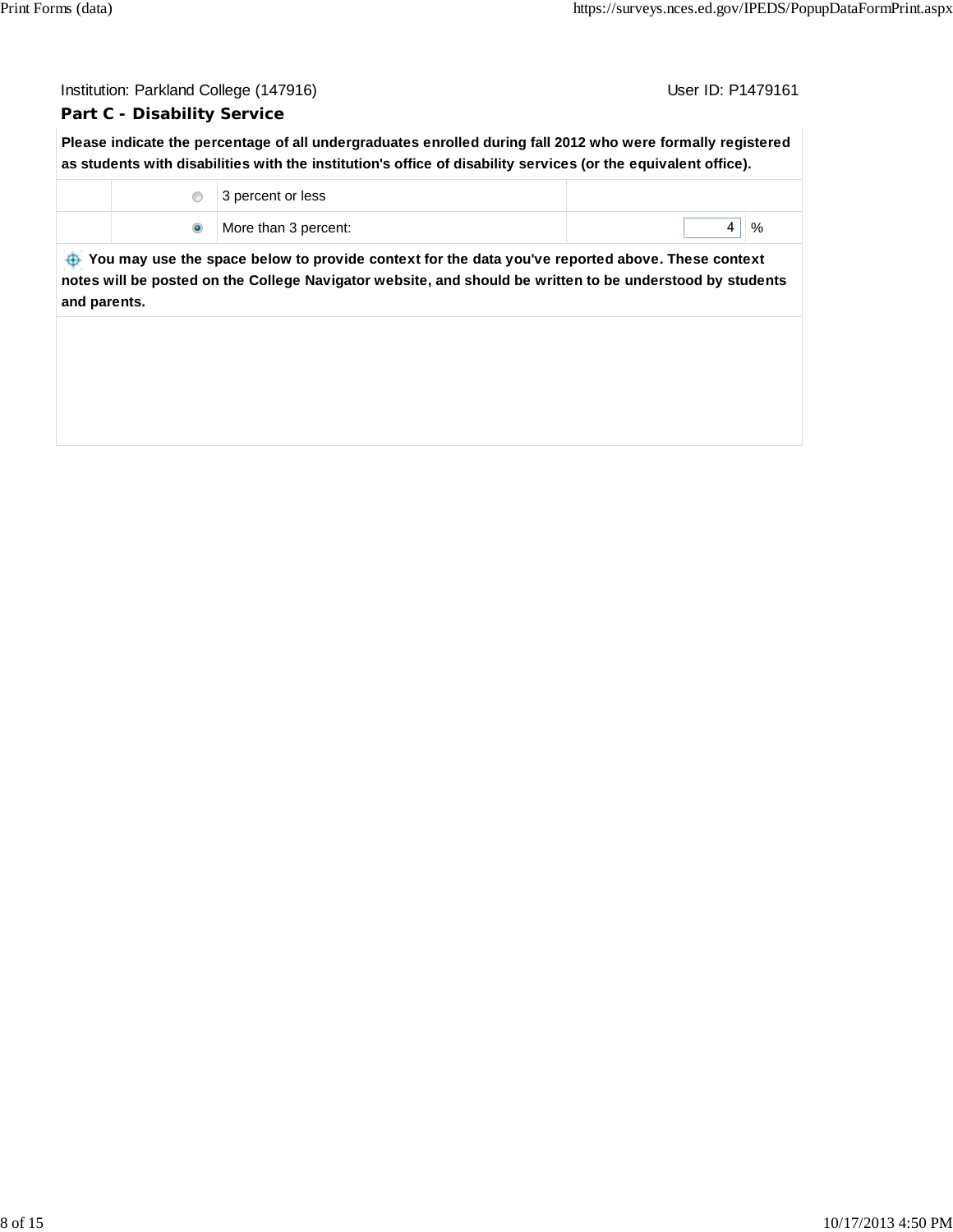# **Part D - Student Charges Questions**

User ID: P1479161

# **1. Are all full-time, first-time degree/certificate-seeking students required to live on campus or in institutionally-controlled housing?**

*If you answer Yes to this question, you will not be asked to report off-campus room and board in the price of attendance (D11).*

*This is only a screening question, and your response does not show up on College Navigator.*

*If you make any exceptions to this rule, and have even one first-time, full-time student living off-campus, please answer No so that this does not cause conflicts with the Student Financial Aid survey. Making changes to the SFA component is very difficult and may lead to inaccurate reporting for your institution.*

No

Yes, and we do not make **ANY** (even one) exceptions to this rule

#### **2. Does your institution charge different tuition for in-district, in-state, or out-of-state students?**

*If you answer Yes to this question, you will be expected to report tuition amounts for in-district, in-state, and out-of-state students.*

*Please only select Yes if you really charge different tuition rates, or you will be reporting the same numbers 3 times.*

- No
- Yes

#### **3. Does your institution offer institutionally-controlled housing (either on or off campus)?**

*If you answer Yes to this question, you will be expected to specify a housing capacity, and to report a room charge or a combined room and board charge (D10).*

|  | Νo                                                 |
|--|----------------------------------------------------|
|  | Yes                                                |
|  | Specify housing capacity for academic year 2013-14 |
|  |                                                    |

#### **4. Do you offer board or meal plans to your students?**

*If you answer Yes to this question, you will be expected to report a board charge or combined room and board charge (D10).*

|            | No                                                                                         |
|------------|--------------------------------------------------------------------------------------------|
| $^{\circ}$ | Yes - Enter the number of meals per week in the maximum meal plan available                |
|            |                                                                                            |
| $\circ$    | Yes - Number of meals per week can vary (e.g., students' charge meals against a meal card) |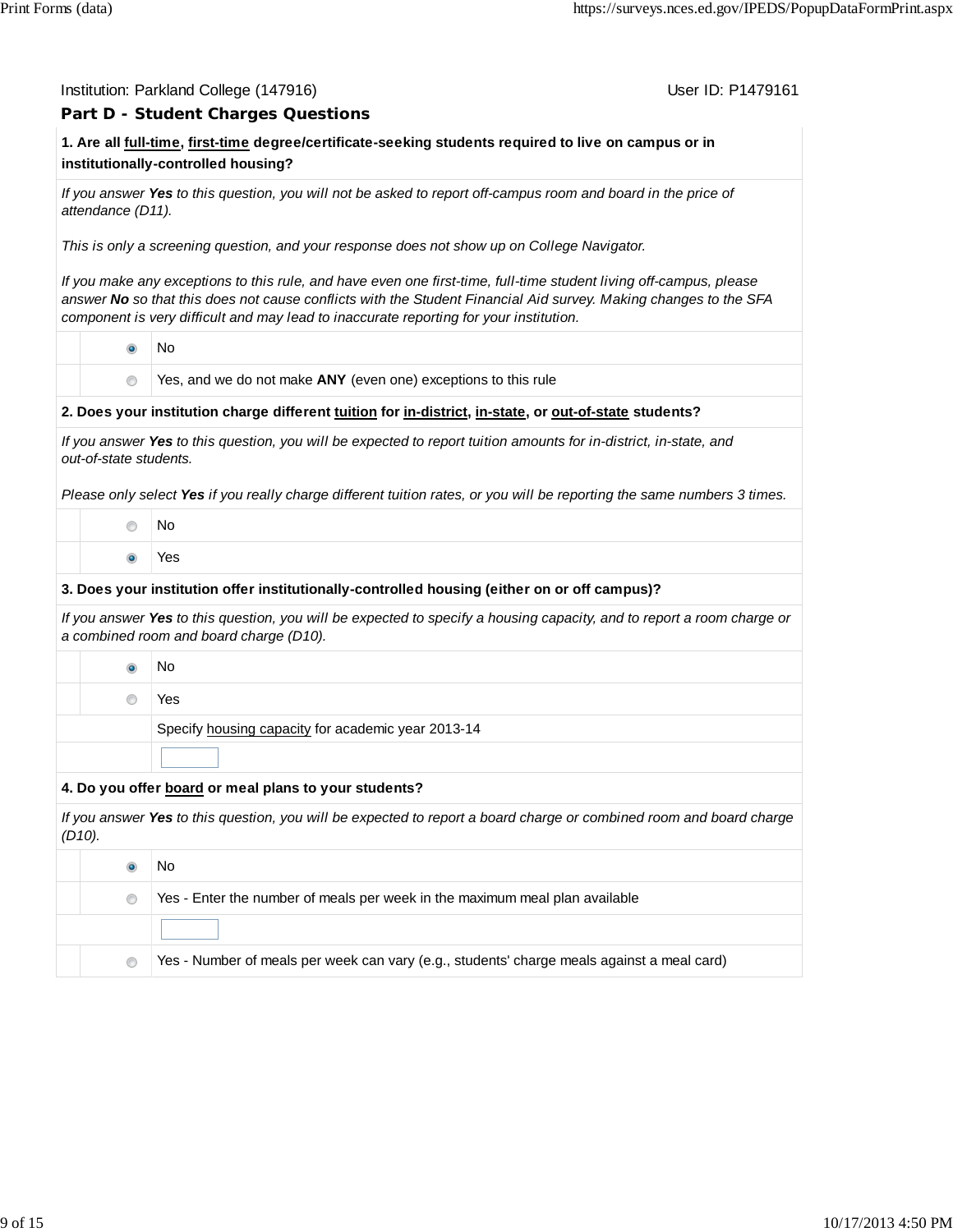#### Institution: Parkland College (147916) November 2012 12: Physics User ID: P1479161

#### **Part D - Undergraduate Student Charges**

# **If the institution charges an application fee, indicate the amount. Amount** Prior year **Undergraduate application fee** 0 **0 5. Charges to full-time undergraduate students for the full academic year 2013-14** *Please be sure to report an average tuition that includes all students at all levels (freshman, sophomore, etc.).* **In-district Prior year In-state Prior year Out-of-state Prior year** All full-time undergraduates Average <u>tuition</u> 13,050 **3,270** 3,105 8,550 7,560 13,050 13,050 Required fees 255 **255** 255 **255** 255 **255 6. Per credit hour charge for part-time undergraduate students** *Please be sure to report an average per credit tuition that includes all students at all levels (freshman, sophomore, etc.).* **In-district Prior year In-state Prior year Out-of-state Prior year** Per credit hour charge 109 **104** 285 **252** 435 **435**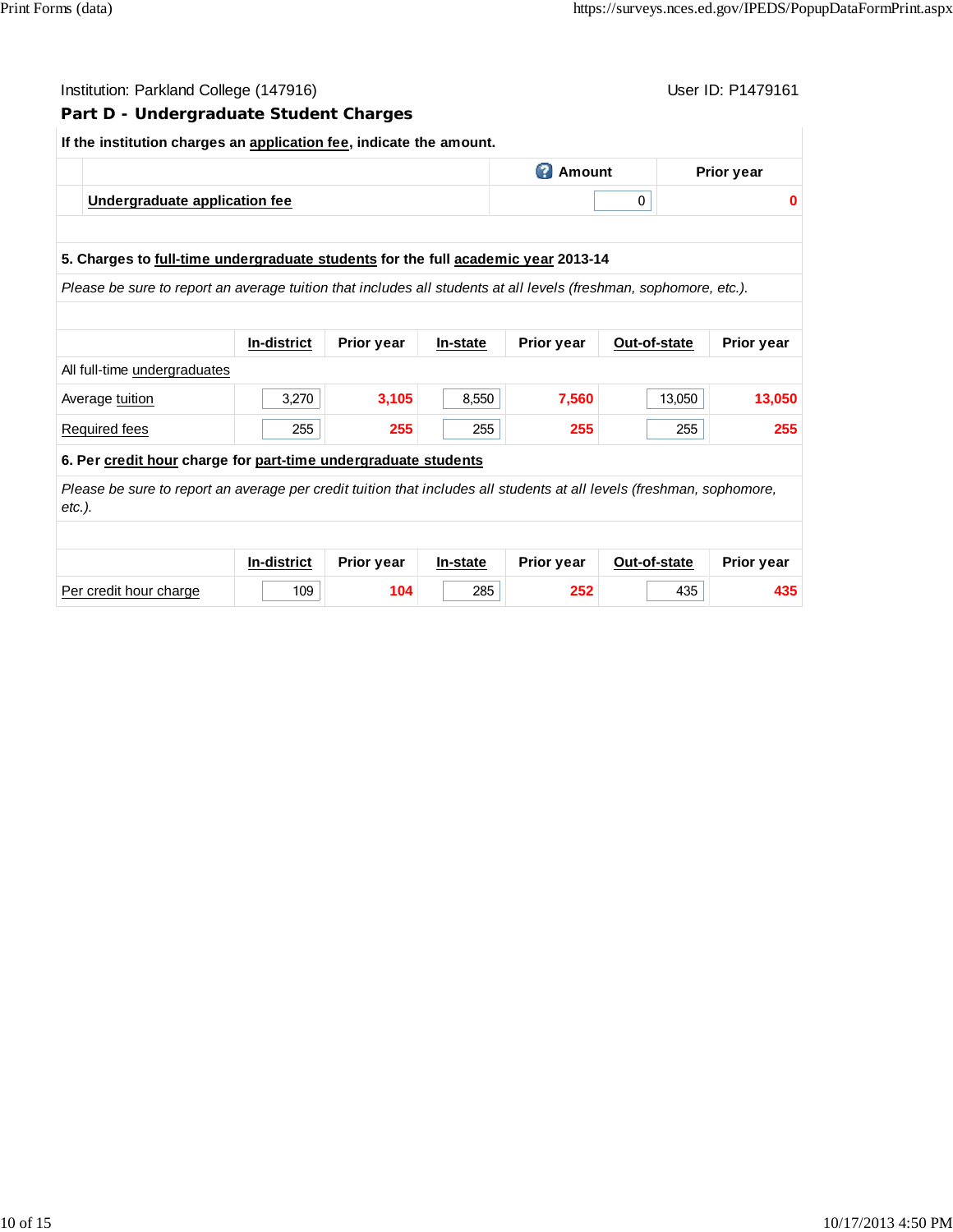# Institution: Parkland College (147916) November 2012 12: Physics User ID: P1479161 **Part D - Student Charges - Price of Attendance 11. Cost of attendance for full-time, first-time undergraduate students:** *Please enter the amounts requested below. These data will be made available to the public on College Navigator. If your institution participates in any Title IV programs (Pell, Stafford, etc.), you must complete all information. Estimates of expenses for books and supplies, room and board, and other expenses are those from the Cost of Attendance report used by the financial aid office in determining financial need. Please talk to your financial aid office to get these numbers, to ensure that you are reporting correctly.* If the **2013-14 tuition and/or fees as reported on this page** for *full-time, first-time students* are covered by a tuition guarantee program, check the applicable box(es) under 'Tuition Guarantee'. Additionally, please indicate the maximum % increase that is guaranteed. *These numbers are expected to be fairly small. Please contact the Help Desk if you are confused about these values and how to report them.* **Charges for full academic year 2010-11 2011-12 2012-13 2013-14 2** Tuition Guarantee *(check only if applicable* **Guaranteed Published tuition and required fees:** *to entering students in* **increase %** *2013-14)* In-district  $\Box$ **Tuition** 2,820 2,970 3,105 3,270 Required fees **240 240 255** 255  $\Box$  Tuition + fees total **3,060 3,210 3,360** 3,525 In-state  $\Box$  Tuition **7,590 7,530 7,560** 8,550 Required fees **240 240 255** 255  $\Box$  Tuition + fees total **7,830 7,770 7,815** 8,805 Out-of-state  $\Box$  Tuition **11,850 12,450 13,050** 13,050 Required fees **240 240 255** 255  $\Box$  Tuition + fees total **12,090 12,690 13,305** 13,305 Books and supplies **1,500 1,500 1,500** 1,500 **Off-campus (not with family):** Room and board **5,000 5,000 5,000** 5,000 Other expenses **3,000 3,000 3,000** 3,000 Room and board and other expenses **8,000 8,000 8,000** 8,000 **Off-campus (with family):** Other expenses **3,000 3,000 3,000** 3,000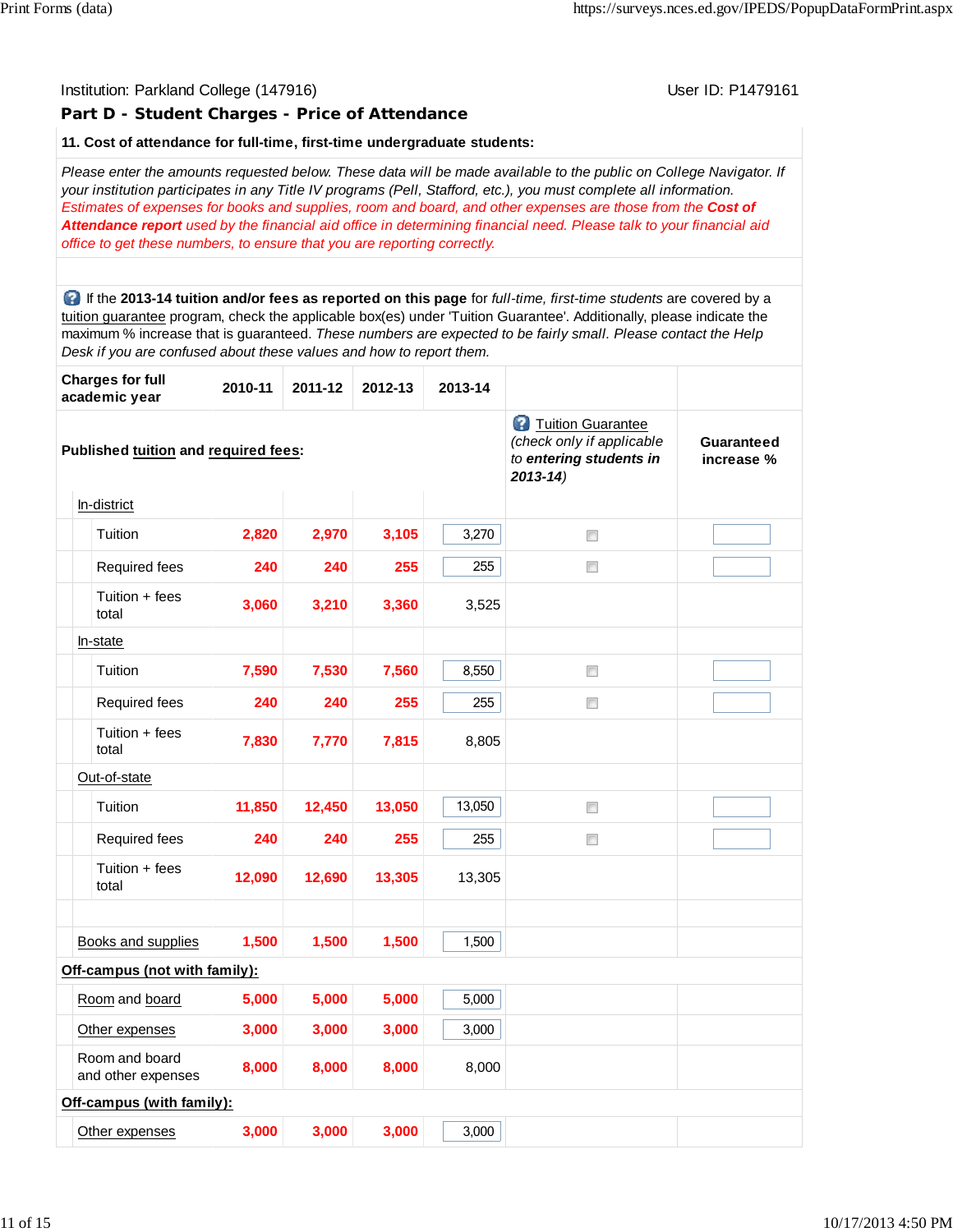**You may use the space below to provide context for the data you've reported above. These context notes will be posted on the College Navigator website, and should be written to be understood by students and parents.**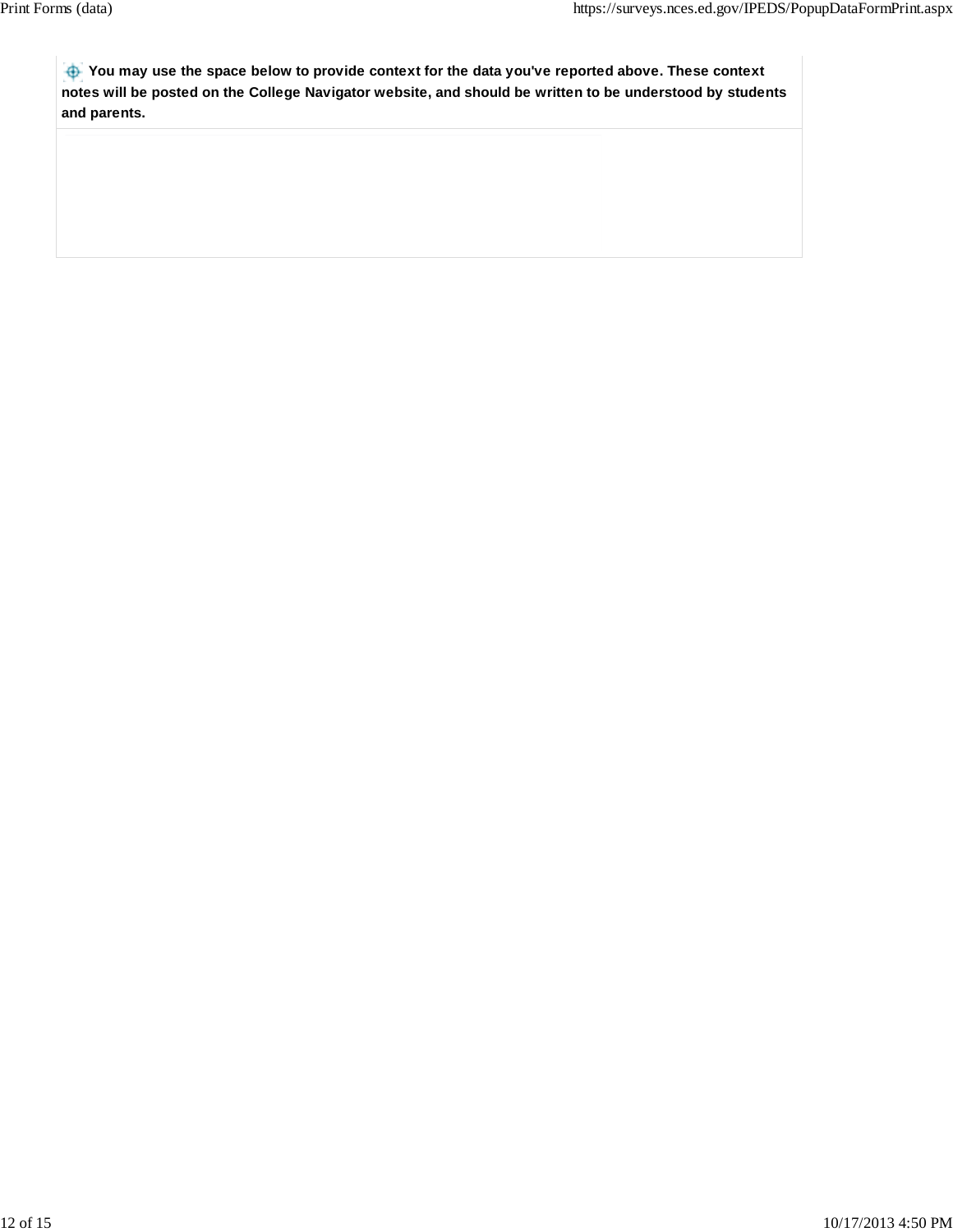# Institution: Parkland College (147916) **Institution: Parkland College (147916**)

# **Part E - Athletic Association**

# **1. Is this institution a member of a national athletic association?**

| C         | No                         |                                                          |  |
|-----------|----------------------------|----------------------------------------------------------|--|
| $\bullet$ | Yes - Check all that apply |                                                          |  |
|           | O                          | National Collegiate Athletic Association (NCAA)          |  |
|           | n                          | National Association of Intercollegiate Athletics (NAIA) |  |
|           | $\blacktriangledown$       | National Junior College Athletic Association (NJCAA)     |  |
|           | o                          | United States Collegiate Athletic Association (USCAA)    |  |
|           | e                          | National Christian College Athletic Association (NCCAA)  |  |
|           |                            | Other                                                    |  |

# **2. If this institution is a member of the NCAA or NAIA, specify the conference FOR EACH SPORT using the pull down menu.**

| <b>NCAA or NAIA member</b> |    |   |                    | <b>Conference</b> |  |  |
|----------------------------|----|---|--------------------|-------------------|--|--|
|                            | No | € | Yes-Specify        | Select One        |  |  |
|                            | No | € | <b>Yes-Specify</b> | Select One        |  |  |
|                            | No | € | Yes-Specify        | Select One        |  |  |
|                            | No | € | <b>Yes-Specify</b> | Select One        |  |  |
|                            |    |   |                    |                   |  |  |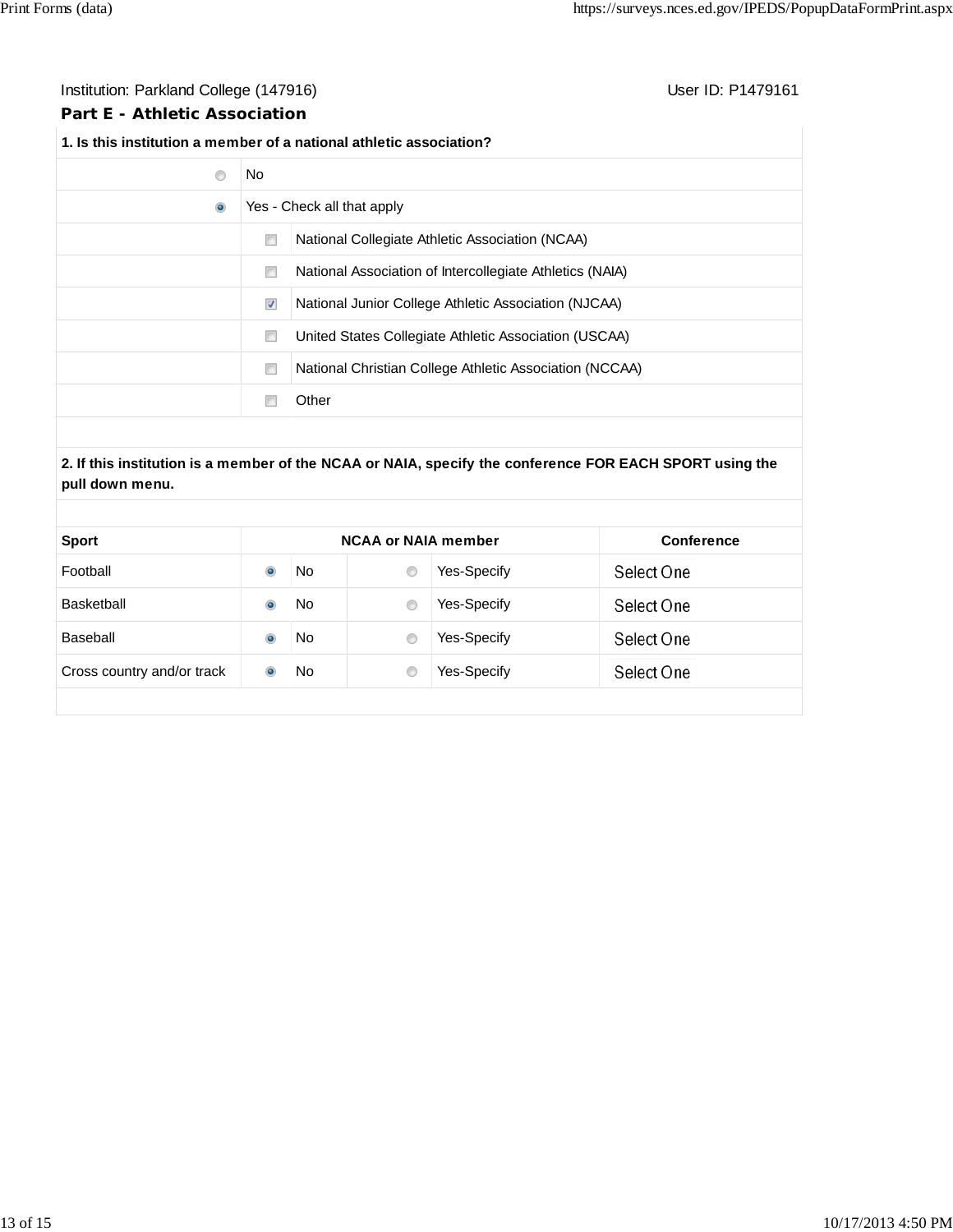# Institution: Parkland College (147916) Noting the Muslim User ID: P1479161

# **Summary**

# **Institutional Characteristics Component Summary Academic Year Reporters**

IPEDS collects important information regarding your institution. All data reported in IPEDS survey components become available in the IPEDS Data Center and appear as aggregated data in various Department of Education reports. Additionally, some of the reported data appears specifically for your institution through the College Navigator website and is included in your institution's Data Feedback Report (DFR). The purpose of this summary is to provide you an opportunity to view some of the data that, when accepted through the IPEDS quality control process, will appear on the College Navigator website and/or your DFR. College Navigator is updated approximately three months after the data collection period closes and Data Feedback Reports will be available through the Data Center and sent to your institution's CEO in November 2014.

Please review your data for accuracy. If you have questions about the data displayed below after reviewing the data reported on the survey screens, please contact the IPEDS Help Desk at: 1-877-225-2568 or ipedshelp@rti.org.

| <b>GENERAL INFORMATION</b>                                                                           |                                                                                                                                                                                                  |  |  |  |
|------------------------------------------------------------------------------------------------------|--------------------------------------------------------------------------------------------------------------------------------------------------------------------------------------------------|--|--|--|
| <b>Mission Statement</b>                                                                             | http://www.parkland.edu/about/mission.aspx                                                                                                                                                       |  |  |  |
| Are all the programs at your institution<br>offered completely via distance<br>education?            | No                                                                                                                                                                                               |  |  |  |
| Special Learning Opportunities                                                                       | ROTC (Army<br>Navy<br>Air Force)<br>Study abroad                                                                                                                                                 |  |  |  |
| <b>Student Services</b>                                                                              | Remedial services<br>Academic/career counseling services<br>Employment services for current students<br>Placement services for program completers<br>On-campus day care for children of students |  |  |  |
| Credit Accepted                                                                                      | Dual credit (college credit earned while in high school)<br>Credit for life experiences<br>Advanced placement (AP) credits                                                                       |  |  |  |
| Undergraduate students enrolled who<br>are formally registered with office of<br>disability services | 4%                                                                                                                                                                                               |  |  |  |

| <b>PRICING INFORMATION</b> |                                                                          |          |             |          |          |
|----------------------------|--------------------------------------------------------------------------|----------|-------------|----------|----------|
|                            | Estimated expenses for academic year for full-time, first-time students  | 2010-11  | $2011 - 12$ | 2012-13  | 2013-14  |
|                            | In-district tuition and fees                                             | \$3,060  | \$3,210     | \$3,360  | \$3,525  |
|                            | In-state tuition and fees                                                | \$7,830  | \$7,770     | \$7,815  | \$8,805  |
|                            | Out-of-state tuition and fees                                            | \$12,090 | \$12,690    | \$13,305 | \$13,305 |
|                            | Books and supplies                                                       | \$1,500  | \$1,500     | \$1,500  | \$1,500  |
|                            | Off-campus room and board                                                | \$5,000  | \$5,000     | \$5,000  | \$5,000  |
|                            | Off-campus other expenses                                                | \$3,000  | \$3,000     | \$3,000  | \$3,000  |
|                            | Off-campus with family other expenses                                    | \$3,000  | \$3,000     | \$3,000  | \$3,000  |
|                            | Average undergraduate student tuition and fees for academic year 2013-14 | Tuition  |             | Fees     |          |
|                            | In-district                                                              |          | \$3,270     |          | \$255    |
|                            | In-state                                                                 |          | \$8,550     |          | \$255    |